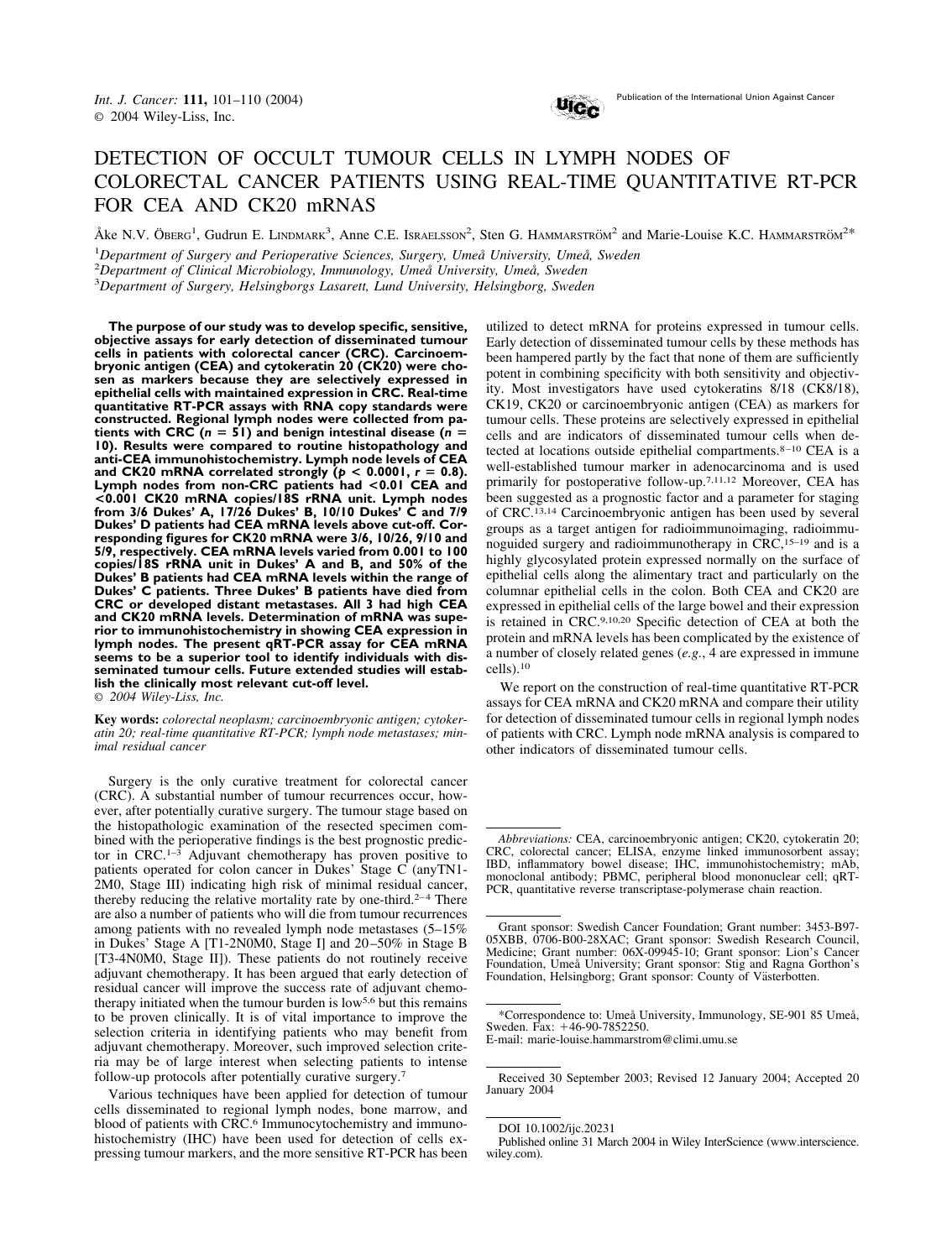*Patients*

# MATERIAL AND METHODS

Between September 1998 and November 2001 surgery for CRC was carried out in 51 patients (32 men, 19 women; median age  $=$ 69 years, range  $= 52-90$ . Thirty-five tumours were located in the colon and 16 in the rectum. Seven patients with rectal cancer received preoperative irradiation with 25 Gy. Radical excision of the tumours with wide lymph node dissection was carried out in 42 patients. Nine patients had distant metastases. Five patients received adjuvant chemotherapy. According to Dukes' classification there were 6 tumours in Stage A (T1-2N0M0, Stage I), 26 in Stage B (T3-4N0M0, Stage II), 10 in Stage C (anyTN1-2 M0, Stage III) and 9 in Stage D (anyTanyNM1, Stage IV). At follow-up in May  $2003$ , 32 patients were alive (median  $= 41$  months, range  $=$ 22–53). Two were alive with tumour recurrence. Fourteen patients had died from CRC and 5 patients had died from non-cancer disease. Controls included  $7$  men and  $3$  women (median age  $= 30$  $years, range = 18-61)$  undergoing colorectal surgery for ulcerative colitis  $(n = 6)$ , Crohn's disease  $(n = 3)$  or rectal prolapse  $(n = 1)$ . Informed consent was obtained from the patients. The local Research Ethics Committee of the Medical Faculty, Umeå University, Sweden, approved our study.

## *Lymph nodes*

Lymph nodes  $(1-4)$  were dissected from surgically removed specimens. Lymph nodes with overt metastases and apparently normal nodes were cut into halves with separate knives under sterile conditions to prevent RNA cross-contamination. One half of each node was fixed in 10% buffered formalin and embedded in paraffin for routine H&E staining and anti-CEA IHC. The other half was snap frozen in liquid nitrogen and stored at  $-70^{\circ}$ C until RNA extraction. Ninety-eight lymph nodes were collected from CRC patients. Eighty-two lymph nodes were from 42 potentially cured patients with tumours in Dukes' Stages A–C (11, 55 and 16, respectively), and 16 lymph nodes were from 9 patients with tumours in Dukes' Stage D. Thirty-four lymph nodes were collected from the 10 control patients.

#### *CRC tissue*

An approximately  $0.5 \times 0.5 \times 0.5$  cm piece was collected from the outer rim of the tumour specimens immediately after resection, snap-frozen and kept at  $-70^{\circ}$ C until RNA extraction.

#### *Blood cells*

Peripheral blood mononuclear cells (PBMC) and granulocytes were isolated from peripheral blood of healthy adults as described.21 *In vitro* activated PBMC were obtained by incubation in HEPES buffered RPMI1640 supplemented with 0.4% human serum albumin with addition of either 50 ng anti-CD3 mAb OKT3/ ml,  $3 \mu$ g Concanavalin A/ml or a combination of phorbolmyrestate acetate (5  $\mu$ g/ml) and Ionomycin (1 mg/ml) as activators.<sup>22</sup> PBMC were incubated with these stimulants in parallel cultures for 4, 7, 20, 48 and 72 hr, washed, snap frozen and stored at  $-70^{\circ}$ C until RNA extraction.

### *Tumour cell lines*

The human cell lines LS174T (well-differentiated colon carcinoma), HT29 (moderately differentiated colon carcinoma) and HL-60 (promyelocytic leukaemia) were grown in Parker199 medium (SBL Vaccin, Stockholm, Sweden) supplemented with 8% FCS and antibiotics.

#### *RNA preparation and real-time qRT-PCR*

Total RNA was extracted by the acid guanidine-phenol-chloroform method and precipitated RNA dissolved in RNase free water containing 1,000 U/ml of the RNase inhibitor rRNasin (Promega, Madison, WI) as described.23 Total amount of RNA was determined by  $OD<sub>260</sub>$  measurements in selected PBMC and lymph node samples before the addition of rRNasin. Purity was ascertained by an  $OD_{260}/OD_{280}$  ratio >1.8.

Real-time qRT-PCR assays for quantitative determination of CEA and CK20 mRNAs were constructed using the TaqMan EZ technology (Applied Biosystems, Foster City, CA). Specific primer pairs placed in different exons were used with a reporter dye-labeled probe hybridizing over the boundary between 2 exons in the amplicon. In the CEA mRNA assay the primers and probe were placed at and around the M/3' and 3'-untranslated region (3-UTR) exon boundary in the mRNA sequence. In the CK20 assay the primers and probe were placed at and around the boundary between exons 1 and 2 (see Table I for sequences of primers and probes used in the 2 assays). Emission from released reporter dye was monitored by the ABI Prism 7700 Sequence Detection System (Perkin-Elmer, Wellesley, MA). The RT-PCR profile was: 50°C for 2 min, 60°C for 30 min, 95°C for 5 min followed by 45 cycles of 94°C for 20 sec and 62°C for 1 min. Total RNA extracted from LS174T and HT29 cells were used for optimization of the CEA and CK20 assay, respectively. Specific RNA copy standards were prepared for both assays (see below). Determinations were carried out in triplicates and expressed as copies of  $mRNA/\mu$ l as determined from parallel RT-PCR of serial dilutions of the RNA copy standard. The concentration of 18S rRNA was determined in each sample by real-time qRT-PCR according to the manufacturer's protocol (Applied Biosystems). No copy standard is available for the 18S rRNA assay. Therefore the 18S rRNA content was expressed as arbitrary units defined as the amount of 18S rRNA in 1 pg total RNA extracted from PBMC. Results are expressed as mRNA copies per unit of 18S rRNA. Quantitative PCR assays for determination of possible DNA signals were carried out using the same primers, probe and PCR profile without the RT step and using AmpliTaqGOLD DNA polymerase (Applied Biosystems) instead of recombinant thermostable *Thermus thermophilus* (rtTh) polymerase.

All samples of RNA extracted from lymph nodes were checked for presence of immune cell RNA by RT-PCR for CD45 to certify the correct tissue origin (see Lundqvist *et al.* for primer sequences).23

#### *Cloning and sequencing*

RT-PCR products were subjected to cloning and sequencing as described.24

#### *RNA copy standard preparation*

Total RNA from LS174T and HT29 were used as starting material for CEA and CK20 RNA copy standard preparation, respectively. The copy standards were prepared from cloned and

**TABLE I** – PROPERTIES OF PRIMERS AND PROBES USED IN THE CEA AND CK20 mRNA REAL TIME QUANTITATIVE RT-PCR ASSAYS

| Property                                               | CEA                                                                      | $CK$ 20                                                             |  |  |
|--------------------------------------------------------|--------------------------------------------------------------------------|---------------------------------------------------------------------|--|--|
| Forward primer<br>sequence                             | 5'-CTGATATAGCAGCCCTGGTGTAGT-3'                                           | 5'-CGACTACAGTGCATATTACAGACAAA-3'                                    |  |  |
| Reverse primer sequence<br>Probe sequence <sup>1</sup> | 5'-TGTTGCAAATGCTTTAAGGAAGA-3'<br>5'-TTCATTTCAGGAAGACTGACAGTTGTTTTGCTT-3' | $5'$ -GACACACCGAGCATTTTGC-3'<br>5'-CTGCGAAGTCAGATTAAGGATGCTCAACT-3' |  |  |
| Amplicon length<br>NCBI accession number               | 82 bases<br>M29540                                                       | 82 bases<br>X73502                                                  |  |  |
| Amplicon position                                      | 2215–2296                                                                | $90 - 171$                                                          |  |  |

<sup>1</sup>Reporter dye at the 5'-end is FAM. Quencher dye at the 3'-end is TAMRA.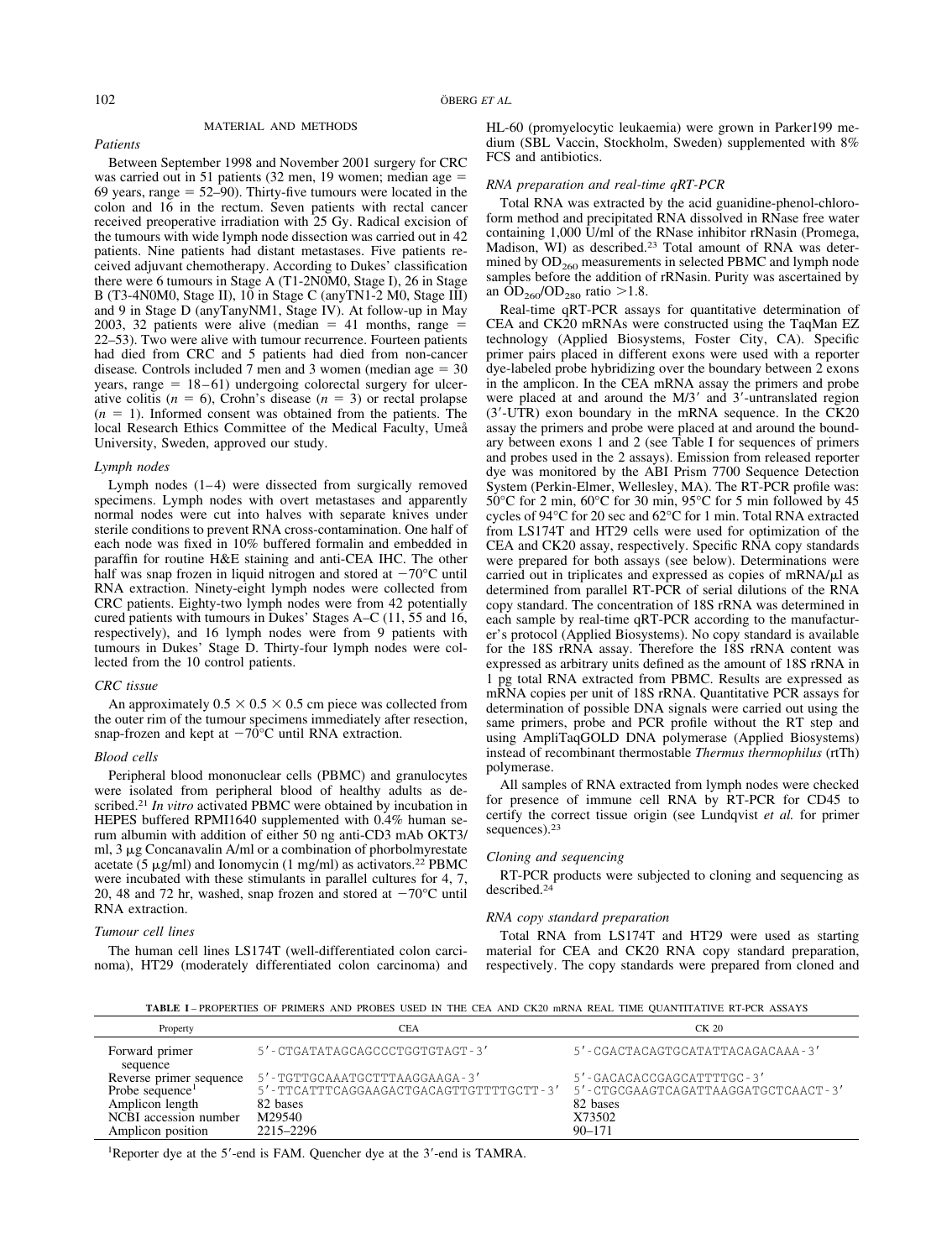sequenced products of real-time qRT-PCR reactions as described in Fahlgren *et al.*<sup>24</sup> The copy standards were checked by RT-PCR and PCR to certify that the DNA content was  $\leq 0.1\%$ . Concentration of RNA copies was calculated on the basis of the  $OD<sub>260</sub>$  value, the molecular weight of the transcript and Avogadro's number.

Because the sensitivity of the assay is influenced by the proportion of the mRNA species of interest compared to unrelated mRNA, standard curves were set up by diluting the copy standard in buffer containing RNA extracted from PBMC. The concentration of RNA added to the standard  $(200 \text{ ng/µl})$  was chosen from determinations of RNA concentration by  $OD<sub>260</sub>$  measurements in lymph node RNA  $(n = 5)$ .

### *Histopathology*

Sections of formalin-fixed, paraffin-embedded lymph nodes were stained with H&E and subjected to routine histopathologic examination at the Department of Pathology, Umeå University Hospital.

## *IHC*

Four-micrometer sections of formalin-fixed, paraffin-embedded lymph nodes were subjected to 2 cycles of antigen retrieval in a microwave oven in 10 mM citric acid buffer (pH 6.0). Endogenous peroxidase was quenched in  $3\%$  H<sub>2</sub>O<sub>2</sub> in methanol. Non-specific binding was blocked using 5% horse serum. CEA staining was carried out using the CEA specific mAb II-7 (IgG1, Dakopatts, Glostrup, Denmark),<sup>21</sup> and the Vectastain ABC Elite kit (Vector Laboratories, Burlingame, CA). Sections were counterstained with Mayer's hematoxylin and mounted. One anti-CEA stained section/ lymph node was inspected. Sections on which the primary or secondary antibody was omitted served as negative controls.

#### *Determination of CEA concentration in serum*

Serum was prepared from blood collected in the morning of the day surgery was carried out and stored at  $-70^{\circ}$ C. CEA concentrations were determined in duplicate samples by ELISA according to the manufacturer's protocol (ICN Biomedical Research Products, Costa Mesa, CA). All samples were analyzed on the same occasion.

#### *Statistical analysis*

Differences between patient groups in levels of CEA mRNA in lymph nodes were analyzed using Mann-Whitney's rank sum test. Correlation between CEA mRNA levels in lymph nodes and CK20 mRNA levels in lymph nodes, CEA mRNA levels in tumour tissue and serum concentrations of CEA were analyzed using Spearman correlation test. The statistical significance of differences in frequencies between patient groups was determined by Fisher's exact test. Two-tailed analyses were used throughout. A  $p$ -value  $\leq 0.05$ was considered statistically significant.

#### RESULTS

## *Sensitivity, specificity and reproducibility of the CEA and CK20 mRNA real-time qRT-PCR assays*

We used the 3'-primer for specific reverse transcription, socalled TaqMan EZ technology. This method was about 10 times more sensitive compared to a qRT-PCR assay in which cDNA was prepared by random hexamers followed by specific PCR amplification with AmpliTaqGOLD DNA polymerase (data not shown). The detection limit of the CEA mRNA assay was 10 mRNA copies and there was a linear relationship between log concentration of RNA and PCR cycles up to  $10^8$  copies. The CK20 assay was slightly less sensitive (about 30 copies with a similar range).

The CEA assay was highly specific. CEA mRNA levels were below the detection limit of the assay in 7/10 PBMC samples and extremely low  $(2-5 \times 10^{-4}$  copies/18S rRNA unit) in 3/10 PBMC samples. None of the PBMC samples gave a detectable signal in the CK20 mRNA assay  $(< 9 \times 10^{-5}$  copies/18S rRNA unit). Pooled RNA from polyclonally activated PBMC was negative in both assays. No CEA mRNA signal was obtained in RNA extracted from purified granulocytes and the granulocytic HL-60 cell line  $(< 7 \times 10^{-5}$  copies/18S rRNA unit). The latter cell line is known to express several closely related CEA gene family members, notably CEACAM1 (the new nomenclature for the CEA family as described in Beauchemin *et al.*<sup>25</sup> was used), CEACAM3, CEACAM6 and CEACAM8. Granulocytes and HL-60 cells gave weak signals  $(6 \times 10^{-3}$  and  $2 \times 10^{-4}$  copies /18S rRNA unit, respectively) in the CK20 assay. Thus, for PBMC there was a difference in sensitivity of at least 5 orders of magnitude compared to colorectal cancer cells for both assays. The same was true for granulocytes and cancer cells in the CEA mRNA assay. In the CK20 mRNA assay, however, the difference between granulocytes and cancer cells was only in the order of 2,000 times. Randomly selected real-time qRT-PCR products from the CEA and CK20 mRNA assays were sequenced and gave the expected sequences. When purified DNA was used as template a very weak signal was seen in the CEA mRNA assay whereas no signal was seen in the CK20 mRNA assay. To ascertain that signals from contaminating genomic DNA were not falsely interpreted as positive, all RNA samples were also subjected to PCR without reverse transcription. No DNA signal was seen in any of the lymph node RNA samples in our study  $(n = 132)$ .

The reproducibility of the assays was high at concentrations above 100 copies/ $\mu$ l RNA (mean C.V. = 1.7%, range = 1.1–2.8%,  $n = 11$ ) as demonstrated by analysis of RNA from 12 lymph nodes in 6 independent experiments with new dilutions of the copy standard in each experiment. Figure 1*a* shows the results for the CEA mRNA assay.

To allow comparison between lymph nodes, the CEA and CK20, mRNA contents were normalized to the content of 18S rRNA of the same sample. Figure 1*b* shows the results of experiments carried out to give an estimate of what a given value of CEA mRNA copies/18S rRNA unit represents in terms of proportion of tumour cells among the immune cells. LS174T cells were added to PBMC at different ratios, thereafter RNA was extracted and the CEA mRNA and 18S rRNA content determined. There was an almost linear relationship between CEA mRNA copies/18S rRNA unit and tumour cell: PBMC ratio from 1:10,000 up to 1:1. One CEA mRNA copy/18S rRNA unit corresponded to approximately 2,000 LS174T cells/106 PBMC (Fig. 1*b*). For HT29 cells one CEA mRNA copy/18S rRNA unit corresponded to approximately 80,000 cells/10<sup>6</sup> PBMC (data not shown). CK20 mRNA levels were determined in the same experiments. One CK20 mRNA copy/18S rRNA unit corresponded to 700 HT29 cells/10<sup>6</sup> PBMC.

## *Most lymph nodes from non-cancer patients contain low but significant levels of CEA and CK20 mRNAs*

Thirty-four lymph nodes from 9 inflammatory bowel disease patients (IBD) and one patient with rectal prolapse  $(=$  controls) were analyzed in the 2 mRNA assays. The results are shown in Figure 2*b*. As can be seen values for CEA mRNA varied from undetectable to  $7 \times 10^{-3}$  copies/18S rRNA unit and for CK20 mRNA from undetectable to  $9 \times 10^{-4}$  copies/18S rRNA unit. There was a good correlation between CEA and CK20 mRNA values ( $p = 0.003$ ,  $r = 0.6$ ). Comparing different lymph nodes from the same individual, we found that nodes could vary considerably both in their CEA mRNA and in their CK20 mRNA values (Fig. 3*a*). Based on the levels of these control nodes we established tentative cut-off values for CEA mRNA to  $10^{-2}$  copies/18S rRNA unit and for CK20 mRNA to  $10^{-3}$  copies/18S rRNA unit.

## *CEA mRNA and CK20 mRNA levels in regional lymph nodes of CRC patients span over several logs and are significantly above those in lymph nodes of non-cancer patients*

Ninety-eight regional lymph nodes from 51 CRC patients representing all 4 Dukes' stages were analyzed in both mRNA assays (Fig. 2). The CEA and CK20 mRNA levels in all lymph nodes (CRC + controls) were strongly correlated with each other ( $p <$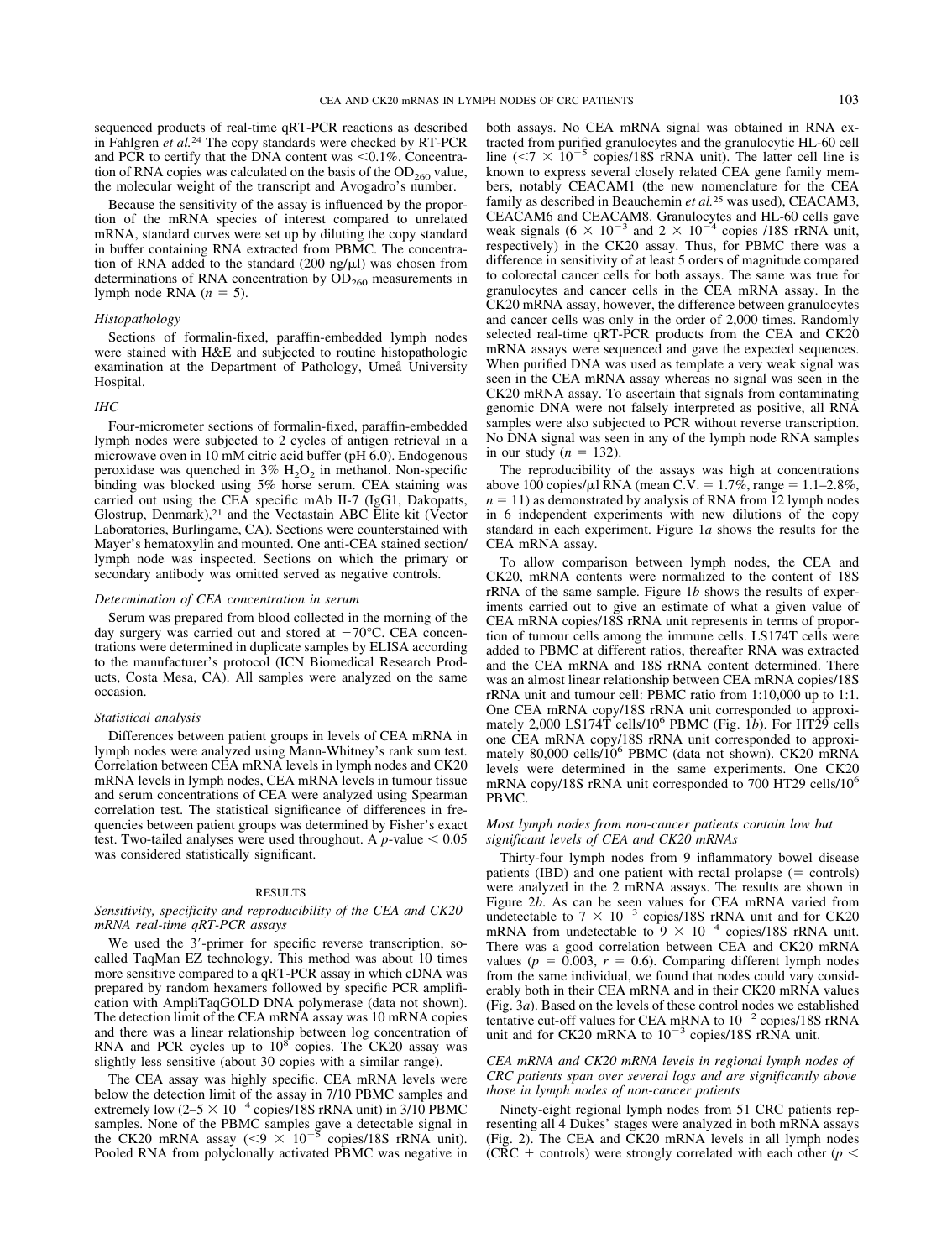104 ÖBERG *ET AL.* 



**FIGURE 1** – (*a*) Results from 6 independent determinations of the CEA mRNA concentration in extracts of 12 individual lymph nodes. Each test was carried out with parallel external standard. (*b*) Results from 2 independent experiments in which LS174T colon carcinoma cells were admixed with PBMC, RNA extracted from the mixture and the concentrations of CEA mRNA copies and 18S rRNA units in the extracts determined by real-time qRT-PCR.

 $0.0001$ ,  $r = 0.79$ ; Fig. 2*a*). CEA mRNA levels were approximately 10 times higher than CK20 mRNA levels. Both CEA mRNA and CK20 mRNA values in lymph nodes from CRC patients varied by several order of magnitude between patients, Dukes' C and D patients displaying the highest values. Interestingly, a wide variation in CEA and CK20 values was also seen within each Dukes' stage, especially in Dukes' B. This was partly due to the fact that individual nodes from the same patient sometimes showed highly different mRNA levels (Fig. 3*a*, data for CEA mRNA). One reason for the large variation in mRNA values between different regional lymph nodes from the same CRC patient is that tumour cells do not naturally spread evenly to all local nodes. To investigate whether there was a relationship between the mRNA level in the original tumour and the lymph nodes, CEA mRNA levels were also determined in RNA extracted from the original tumours of 10 patients with tumours in Dukes' Stage B. CEA mRNA levels in the original tumours varied between 13 and 260 mRNA copies/18S rRNA unit (Fig. 3*b*). There was no correlation between the CEA mRNA levels in the lymph nodes and the original tumour ( $p > 0.05$ ; Fig. 3*b*). Very similar results were obtained for CK20 mRNA (data not shown). Thus, the variation in CEA and CK20 mRNA expression level is likely to reflect different degree of tumour cell infiltration rather than variation in CEA and/or CK20 mRNA expression level/cell in the original tumour.

## *CEA mRNA and CK20 mRNA levels in regional lymph nodes of CRC patients: correlation to Dukes' stage and other clinical parameters*

We argued that because detection of a single lymph node with overt metastasis is sufficient for classification of a tumour as Dukes' Stage C, it is correct to use the lymph node with the highest CEA mRNA level as the indicator for tumour cell dissemination. Figure 4 shows the result when only the lymph node with the highest CEA mRNA level is taken into consideration for each patient. On average, all 4 CRC patient groups had significantly higher CEA mRNA levels in lymph nodes than controls (Fig. 4) with a median CEA mRNA copies/18S rRNA unit of 0.0003 in controls and median values of  $0.02$ ,  $0.04$ ,  $39.5$  and  $0.08$  for CRC patients with tumours in Dukes' Stage A, B, C and D, respectively. Further comparisons between CRC patient groups showed that patients with Dukes' Stage C tumours had significantly higher

CEA mRNA levels in their lymph nodes than patients with tumours in Dukes' Stage A or B ( $p = 0.005$  and 0.0002 for Dukes' C compared to Dukes' A and B, respectively).

The CK20 mRNA values in lymph nodes from CRC patients were also analyzed as described above. Using the cut-off values determined above lymph nodes from 3/6 Dukes' A patients were elevated in both assays. For Dukes' B patients 17/26 and 10/26 were elevated in the CEA mRNA assay and the CK20 mRNA assay, respectively. For Dukes' C elevated values were seen in 10/10 and 9/10 patients, respectively, and for Dukes' D in 7/9 and 5/9, respectively (Table II). Thus, lymph nodes with CEA mRNA but not CK20 mRNA levels above cut-off were frequent in Dukes' B-D CRC patients (Fig. 2*c–f*). Two lymph nodes from patients with Dukes' B tumours even had significant CEA mRNA levels without detectable CK20 mRNA (Fig. 2*d*). Conversely, 2 lymph nodes, one from a patient with a Dukes' A tumour and one from a patient with a Dukes' B tumour, had CK20 mRNA but not CEA mRNA above cut-off. Both lymph nodes, however, were only marginally above the CK20 mRNA cut-off (Fig. 2*c*,*d*). These 2 patients did not have other lymph nodes positive for CK20 or CEA mRNA.

Two of the patients with tumours classified as Dukes' Stage B have died from CRC (Fig. 4). Both had elevated CEA and CK20 mRNA values in their lymph nodes. A third Dukes' B patient with highly elevated CEA and CK20 mRNA levels has developed distant metastases since operation. Lymph nodes from patients with cancer in Dukes' Stage D showed a dispersed pattern with regard to CEA and CK20 mRNA contents (Figs. 2,4). CEA mRNA levels were above 100 CEA mRNA copies/18S rRNA unit in cases where the primary tumour was classified as Dukes' Stage C locally. Primary tumours of those with lower CEA mRNA values in the highest lymph node were classified as either Dukes' Stage A or B locally, *i.e.*, with lymph nodes judged as normal in routine histopathology.

Seven patients with rectal tumours classified as Dukes' Stage A, B or C received preoperative irradiation. The CEA mRNA content in their lymph nodes with highest level ranged from  $4 \times 10^{-3}$  to 3 copies/18S rRNA unit. In this limited material we find no effect of preoperative irradiation on CEA mRNA levels in regional lymph nodes.

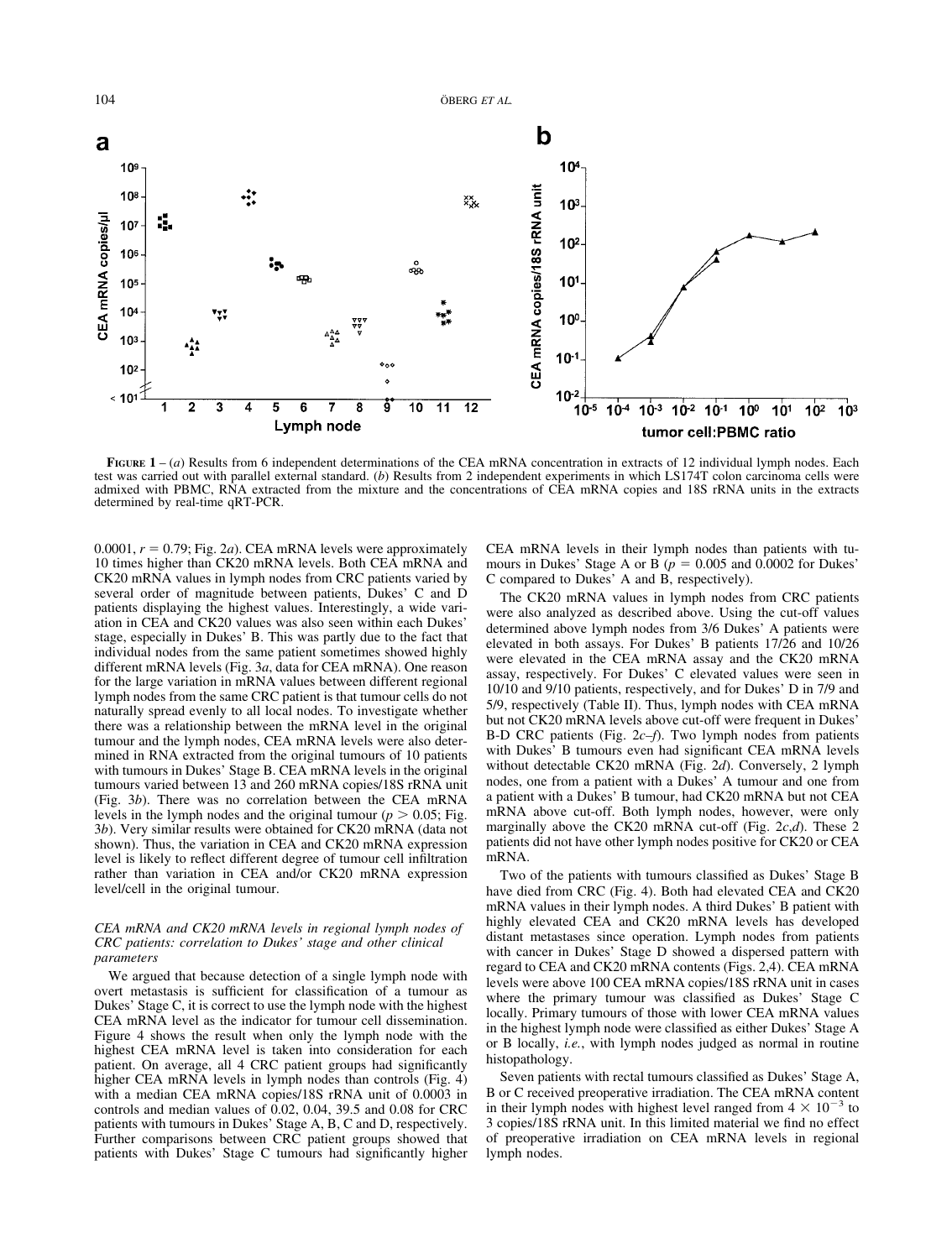

**FIGURE 2** – Correlation between CEA and CK20 mRNA levels in lymph nodes collected from specimens removed by colorectal surgery from non-cancer patients (*b*), and CRC patients with tumours in Dukes' Stages A (*c*), B (*d*), C (*e*) and D (*f*), respectively. (*a*) The collected results from all lymph nodes analyzed. RNA was extracted and the concentrations of CEA and CK20 mRNA copies and of18S rRNA in the extract determined by real-time qRT-PCR. Values are normalized by calculating the CEA mRNA copies/18S rRNA unit and CK20 mRNA copies/18S rRNA unit ratios. Each dot represents one lymph node.

*Real-time qRT-PCR is more sensitive than IHC for detection of CEA expressing cells in lymph nodes*

A total of 96 lymph nodes from 42 CRC patients with tumours in Dukes' Stages A–D ( $n = 75$ ) and 7 non-cancer patients ( $n = 21$ ) were analyzed both for CEA mRNA levels and presence of cells expressing the CEA protein by IHC. Nine lymph nodes had overt metastases. All were positive in IHC ( $>$ 25 CEA<sup>+</sup> cells/section) and had CEA mRNA levels above 5 copies/18S rRNA unit (Fig. 5*a*). Sixty-six lymph nodes

from CRC patients were judged as negative for tumour infiltration by routine histopathology. Twenty-three of these nodes showed positive staining with anti-CEA mAb. All had low frequency of positively stained cells (1-25 CEA<sup>+</sup> cells/section; Fig. 5*a*). Interestingly, a large number of lymph nodes from CRC patients that were negative for infiltrating tumour cells both by routine histopathology and anti-CEA IHC had CEA mRNA levels above the cut-off level  $10^{-2}$  copies/18S rRNA unit (Fig. 5*a*).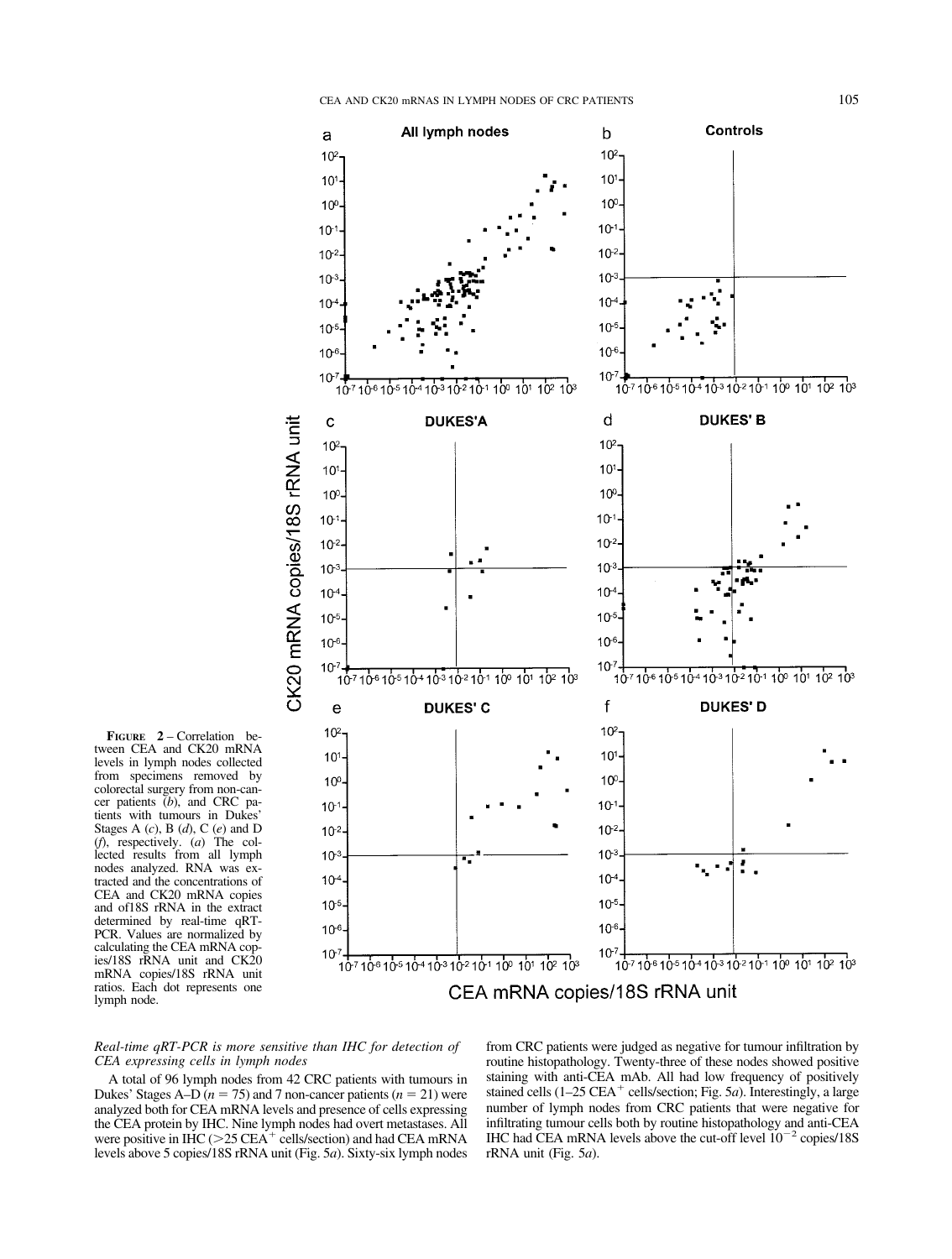

**FIGURE** 3 – (*a*) Comparison between CEA mRNA levels in different lymph nodes from the same patient. Results from patients from whom more than one lymph node was collected are shown. Individual lymph nodes are indicated by dots and lymph nodes from the same patient connected by vertical solid lines. Dukes' stage of the tumour is indicated along the X-axis. (*b*) Comparison between CEA mRNA levels in the original tumour tissue (tumour) and the lymph node with the highest CEA mRNA level (lymph node) of 10 CRC patients with tumours in Dukes' Stage B. Solid lines connect the corresponding tumour tissue and lymph node values in each individual.



**FIGURE 4** – Results of CEA mRNA levels in lymph nodes when each patient is represented by the lymph node with highest CEA mRNA level only. † indicates a patient who died from CRC. A fat arrow indicates a patient with tumour recurrence. Lymph nodes above the v-shaped line had tumour cells identified by routine H&E staining. Horizontal bars indicate medians; *p*-values from comparisons between CEA mRNA levels in lymph nodes from non-cancer patients and CEA mRNA levels in lymph nodes of CRC patient groups with tumours in Dukes' Stage A, B, C and D, respectively, are indicated.

 $CEA<sup>+</sup>$  cells were only detected in one of the lymph nodes from controls. This positive node had one  $CEA<sup>+</sup>$  cell (Group 1–5  $CEA<sup>+</sup>$ cells in Fig. 5*a*) and was from the control patient, who had the highest CEA mRNA levels in lymph nodes. More than 5 CEA<sup>+</sup> cells/section was used as cut-off for positivity in anti-CEA IHC because all non-cancer patients were below this value. The frequency of CRC patients with lymph nodes positive for CEA expressing cells in IHC was lower than that of patients with lymph nodes positive for CEA mRNA by qRT-PCR (Table II). This difference was most pronounced in patients with tumours in Dukes' Stage B. Only 20% of the patients had lymph nodes positive in anti-CEA IHC and 65% had lymph nodes with CEA mRNA levels above cut-off  $(p = 0.003)$ .

## *Serum CEA levels do not correlate to CEA mRNA levels in lymph nodes*

CEA concentration was determined in preoperative serum collected from 36 CRC patients. No correlation was seen between the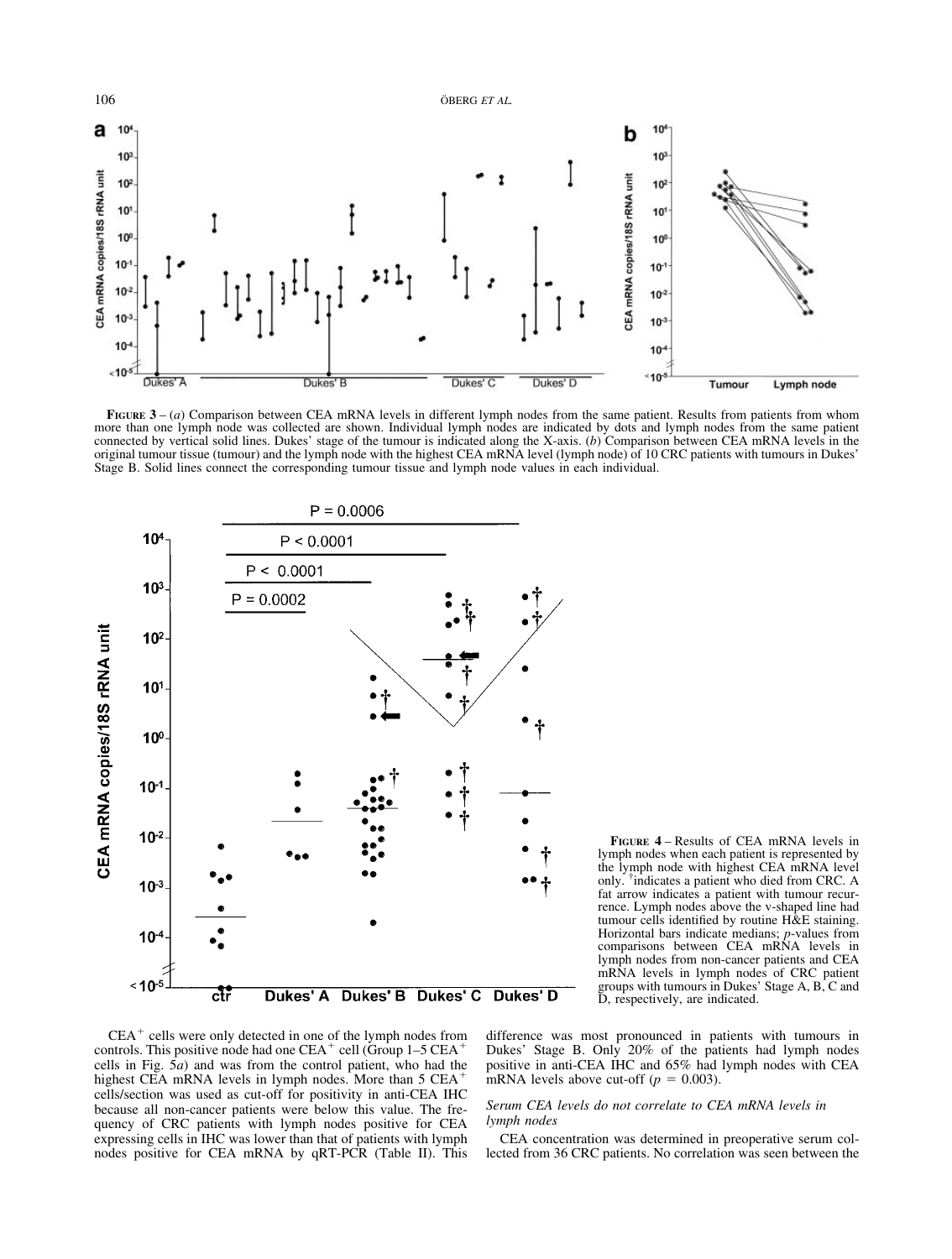**TABLE II** – COMPARISON BETWEEN DETECTION RATES OF CEA AND CK20 IN PATIENTS WITH CRC

| Patient group        | Regional lymph nodes <sup>1</sup> |                  |                           | Serum <sup>2</sup> |                       |
|----------------------|-----------------------------------|------------------|---------------------------|--------------------|-----------------------|
|                      | <b>CEA</b><br>mRNA                | CK20<br>mRNA     | CEA and/or<br>$CK20$ mRNA | $CEA+$<br>cells    | <b>CEA</b><br>protein |
| Dukes' A<br>Dukes' B | $3/6^3$<br>17/26                  | $3/6^3$<br>10/26 | 4/6<br>18/26              | $0/4^4$<br>4/21    | $0/5^5$<br>6/17       |
| Dukes' C<br>Dukes' D | 10/10<br>7/9                      | 9/10<br>5/9      | 10/10<br>7/9              | 7/10<br>5/7        | 5/7<br>4/7            |

<sup>1</sup>One to four regional lymph nodes were collected at the time of surgery. RNA was extracted from half of each lymph node and levels of CEA mRNA, CK20 mRNA and 18S rRNA determined by real-time qRT-PCR. In most cases, the second half of the lymph node was assayed for CEA expressing cells by IHC.–2 Serum was prepared from peripheral blood collected on the morning of the day for surgery and CEA concentrations determined by ELISA.<sup>3</sup>Number of patients/total number of patients analyzed who had at least one lymph node with CEA mRNA or CK20 mRNA levels above cut-off. Cut-offs were set at 0.01 copies/18S rRNA unit and 0.001 copies/18S rRNA unit for<br>CEA mRNA and CK20 mRNA, respectively.-4Number of patients/ total number of patients analyzed who had at least one lymph node with  $> 5$  CEA<sup>+</sup> cells/section.–<sup>5</sup>Number of patients/total number of patients analyzed who had CEA serum concentrations 2.5 ng/ml.

serum CEA concentration and the CEA mRNA level in the lymph node with the highest level in the individual patient (Fig. 5*b*).<br>Using a cut-off point of >2.5 CEA ng/ml serum<sup>26</sup> one-third of the patients with tumours in Dukes' Stage B were positive (Table II). This was intermediate to the frequency of patients with Dukes' B tumours that had CEA mRNA levels above cut-off in lymph nodes and those who had lymph nodes with  $CEA<sup>+</sup>$  cells in IHC (Table II). The 2 patients with Dukes' B tumours who died from CRC had slightly elevated CEA serum concentrations (4 and 6 ng/ml) and high CEA mRNA levels in their lymph nodes (compare Fig. 4).

#### DISCUSSION

The purpose of our study was to develop an objective, quantitative, specific and reproducible assay for the determination of disseminated tumor cells in lymph nodes from patients with CRC. This is an important clinical goal because success in treatment of CRC is dependent on correct classification of tumor stage. A number of studies have addressed the question of finding tumor cells in regional lymph nodes using various techniques such as increasing the number of lymph nodes for classical histologic examination<sup>27</sup> combined with serial sectioning,<sup>28</sup> IHC with tumor marker specific mAbs, extraction of tumor marker proteins and qualitative RT-PCR.<sup>6,29-32</sup> Although of value, each method has its particular limitation including quantitative aspects and objectivity. The first assay we developed was a real-time quantitative RT-PCR assay for CEA mRNA. We chose CEA as the tumor marker because it is a well established marker for CRC and the gene family is known in detail allowing the construction of a specific mRNA assay in which related mRNAs do not interfere notably with mRNAs expressed by immune cells. These mRNAs include CEACAM1, CEACAM3, CEACAM6 and CEACAM8.33,34 Specificity studies with PBMC and granulocytes demonstrated that there was no interference. We believe the fact that we found very low level expression in a few PBMC samples reflects the presence of CEA mRNA presumably from occasional epithelial cells.<sup>35</sup> We also established a CK20 mRNA assay. Although no interference by PBMC was seen, we detected a weak but significant interference by granulocytes in line with the results of Neumaier *et al.*<sup>36</sup> This interference is probably negligible in the analysis of lymph nodes but may be a problem when searching for tumor cells in blood. There were two reasons for choosing to analyze at the mRNA level instead of at the protein level. First, mRNA is more likely to reflect the presence of living tumor cells than protein<sup>37,38</sup> and it has been shown that dendritic cells/macrophages can transport protein components from apoptotic epithelial cells to lymph

nodes.39,40 Second, the sensitivity of mRNA assays are much higher than protein assays. Real-time quantitative RT-PCR was chosen because the assay is objective, quantitative, reproducible and has a large measuring range. In the qRT-PCR assay used detection of the amplicon is achieved by a probe that specifically hybridizes with the amplicon. This is superior to assays in which the read-out is binding of a fluorescent dye to double stranded DNA (SYBR®-Green) or a primer that displays fluorescence after binding (Amplifluor fast gene system). The importance of using a fluorochrome-labeled internal probe that hybridizes to a sequence in the amplicon corresponding to the continuous sequence over an exon boundary in the mRNA instead of binding of a fluorescent primer was revealed by a recent study.41 In that study, a qRT-PCR assay that lacks this specificity control and consequently does not allow discrimination between correct and illegitimate PCR products was used. Indeed, the reported sequence of the amplicon in PBMC<sup>41</sup> shows complete identity to an intron sequence 1.4 Mb distal to the CEA gene, strongly suggesting amplification of genomic DNA contaminating the RNA in the PBMC samples used by the authors (our unpublished results).

To appropriately deal with the sampling problem we have chosen to extract RNA from one half of the lymph node. The other half was used for routine histopathology. In the future, if qRT-PCR assays are adopted in clinical practice, the entire gland should be extracted. Several lymph nodes with high CEA mRNA levels were negative for CEA in IHC. The explanation for this discrepancy is most likely related to sampling. The probability of finding tumor cells in a tissue section is low  $(<1\%$  of the lymph node volume) compared to detecting CEA mRNA in RNA extracted from half the lymph node volume.

In practice, there might sometimes be a problem of distinguishing lymph nodes from certain fat deposits. To make sure that lymph nodes are analyzed we check for presence of immune cell RNA by RT-PCR for CD45, a ubiquitous leukocyte antigen.

Another aspect of the sampling problem that is not addressed in our study is the problem of selecting the primary draining lymph nodes, where metastatic cells are most likely to be found. As seen in our study, occasionally there are large differences in mRNA levels of both markers between different nodes from the same patient. The evolving technique using the sentinel node concept can be utilized in identification of the appropriate lymph nodes thereby reducing the total workload.42 Even though the risk of false negative sentinel nodes (skip lymph nodes)43,44 is a major concern, the method is likely to improve the sampling procedure.

Using the qRT-PCR assay for CEA mRNA we find that lymph nodes from patients with IBD also gave positive signals. The mRNA levels were low, however, compared to those of CRC patients. The average CEA mRNA level in lymph nodes of control patients (median =  $8 \times 10^{-5}$  copies/18S rRNA unit) would correspond to  $\sim$ 1 tumour cell/10<sup>7</sup> immune cells as judged from experiments in which LS174T cells were admixed to PBMC. It was evident that we were most likely dealing with dislodged epithelial cells and not cross-reactivity with mRNA from immune cells when the samples were tested for the epithelial cell selective cytokeratin CK20 mRNA. CEA and CK20 mRNA correlated significantly, and all but one of the CEA mRNA positive lymph nodes contained detectable amounts of CK20 mRNA. Probably, there is a minor release of epithelial cells to the lymphatics also in benign conditions, particularly in ulcerative colitis, where changes in the colonic epithelium are prominent. Although CRC was not observed in the resected UC specimens at histopathologic examination, we cannot entirely exclude the detected dislodged cells in lymph nodes of UC patients. These cells may actually be cancer cells because there is an increased CRC risk in UC estimated to  $\sim$ 8% accumulated risk 20 years after diagnosis.<sup>45,46</sup> Using qRT-PCR it is possible to set a cut-off point for significant CEA and CK20 mRNA levels. Therefore, occasional low CEA and CK20 mRNA levels in controls is not an obstacle in estimating tumour cell dissemination.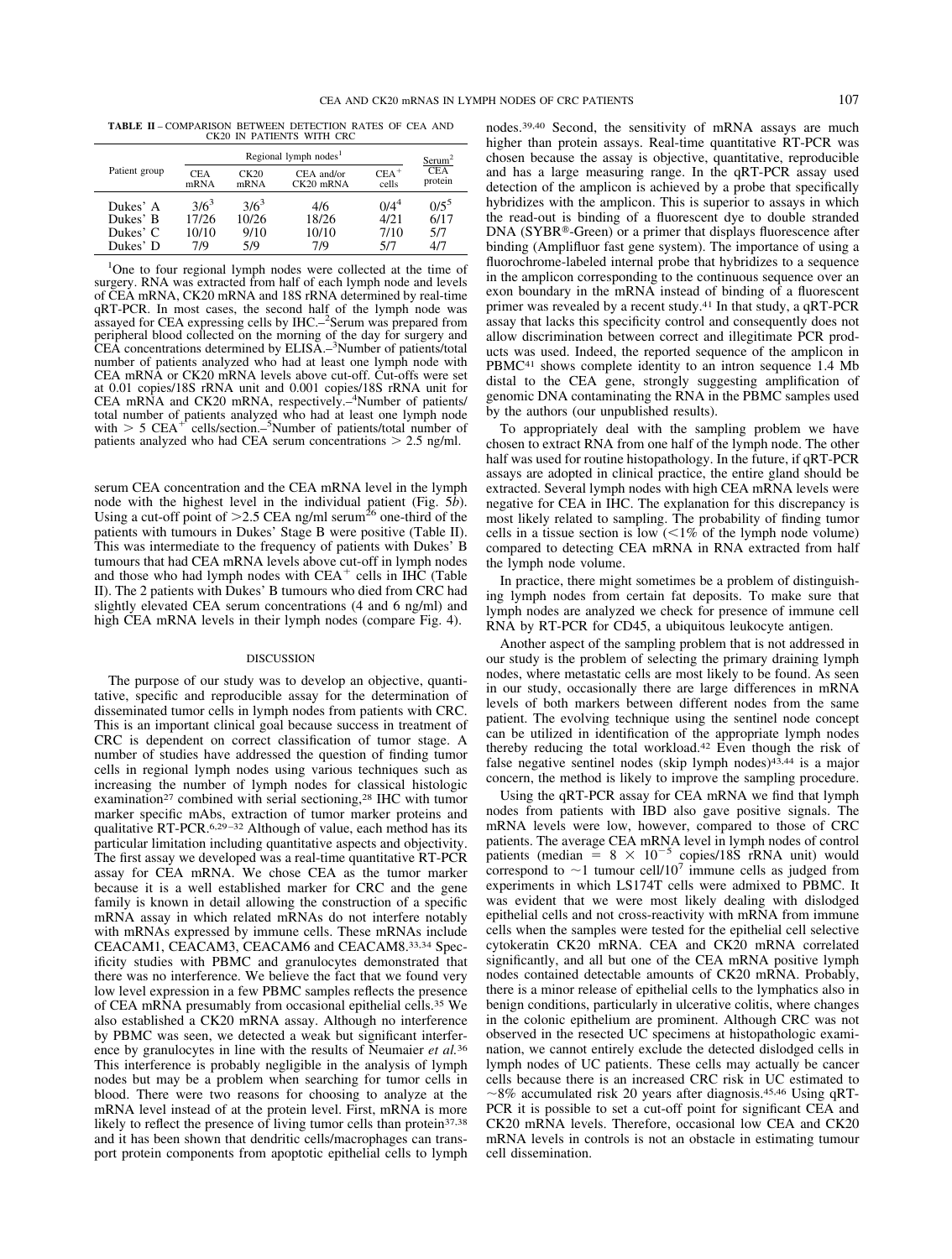

**FIGURE**  $5 - (a)$  CEA mRNA levels and frequencies of cells expressing the CEA protein in lymph nodes of CRC patients and controls including results from analyses of both CRC and non-cancer patients. CEA mRNA levels were determined in half of the lymph node. One section from the other half of the lymph node was stained with the CEA specific mAb II-7 in IHC and inspected for positively stained cells. Sections with positively stained cells were divided into 3 groups: sections with single or few aggregates of CEA<sup>+</sup> cells (6–25); and sections with CEA<sup>+</sup> cells in larger aggregates (>25). Open circles indicate lymph nodes with tumour cells identified by routine H&E staining and filled circles lymph nodes in which no tumour cells were detected by this method. (*b*) Comparison between CEA mRNA levels in lymph nodes and concentration of CEA protein in preoperative serum of CRC patients with tumours in Dukes' Stage A–D. Serum was collected in the morning the same day as the surgical procedure and CEA concentration was determined by ELISA. The CEA serum concentration is plotted against the value of the lymph node with the highest CEA mRNA level.

Regardless of the tumour stage, the majority of patients with CRC had at least one lymph node with higher CEA mRNA level than controls. The CEA levels in the group of patients with Dukes' Stage B tumours did not show a Gaussian distribution, suggesting heterogeneity in lymph node involvement. Thus, patients with tumours in Dukes' Stages A and B showing the highest levels of CEA mRNA may constitute the patients at risk of tumour recurrences. Two of the patients with high CEA mRNA level and Dukes' B tumours have died from cancer and a third patient with high levels has developed distant metastases after operation. All 3 patients also had elevated levels of CK20 mRNA.

The picture was somewhat different for CK20 mRNA. Although all but one CRC patient with tumours in Dukes' Stage C had lymph nodes with CK20 mRNA levels above controls, only 40– 50% of the patients with tumours in Dukes' Stage A, B, and D had elevated levels. The majority of lymph nodes from CRC patients had more than a 10-fold lower level of CK20 mRNA compared to CEA mRNA suggesting a lower expression level of CK20 mRNA in the tumour cells. This could partly explain the lower sensitivity using CK20 mRNA as a marker for disseminated tumour cells. Lymph nodes containing elevated CK20 mRNA levels, but not CEA mRNA levels, were only detected in 2 patients. The CK20 mRNA levels were only marginally above those of lymph nodes in controls. The 2 patients did not have other lymph nodes with CEA mRNA levels above cut-off. There is a possibility that they have unusual tumours with low CEA levels and normal CK20 levels. Blood and lymph node samples from CRC patients giving signals for CK20 but not CEA mRNA have been reported<sup>47,48</sup> indicating the existence of such tumours. The atypical colon carcinoma cell line HT29 was found to have higher CK20 than CEA mRNA levels. Furthermore, the CEA mRNA levels were very low compared to the cell line LS174T.49 These results are compatible with the possibility that HT29 originates from such a tumour. A larger patient material has to be analyzed to evaluate whether analysis also of CK20 mRNA would be useful to increase sensitivity for disseminated tumour cells by allowing detection of cells originating from tumours with low CEA expression.

The large differences in CEA mRNA and CK20 mRNA values between nodes from patients of the same Dukes' stage (particularly Dukes' B and D) deserve some comments. Apart from the problem of finding the draining nodes, it is known that CEA and CK20 expression levels are related to the degree of cellular differentiation.37,50 For CEA mRNA the levels differed approximately 20 times between individual primary tumours. For CK20 mRNA this difference was actually larger  $(\sim 50$  times) mainly due to an exceptionally low value in one primary tumour. The explanation for the low values found in lymph nodes from some Dukes' D patients is puzzling. Possibly these tumours have spread through other pathways, either directly to the blood or have local advanced disease without liver or lymph node involvement.<sup>51</sup>

Using qualitative RT-RCR for CEA mRNA Liefers *et al.*<sup>52</sup> analyzed lymph nodes from 26 Stage II CRC patients. The cancerspecific survival rate was 91% in node negative patients compared to 50% for patients positive for CEA mRNA in their lymph nodes. Similarly, presence of CK20 mRNA in regional lymph nodes was reported as a prognostic factor for overall survival in colorectal cancer patients.53,54 Our finding of 3 Dukes' B patients who had high CEA mRNA and CK20 mRNA levels and who later developed metastatic CRC are in line with these findings.

Having established 2 reliable quantitative and specific assays for disseminated tumour cells of colonic origin it will now be of

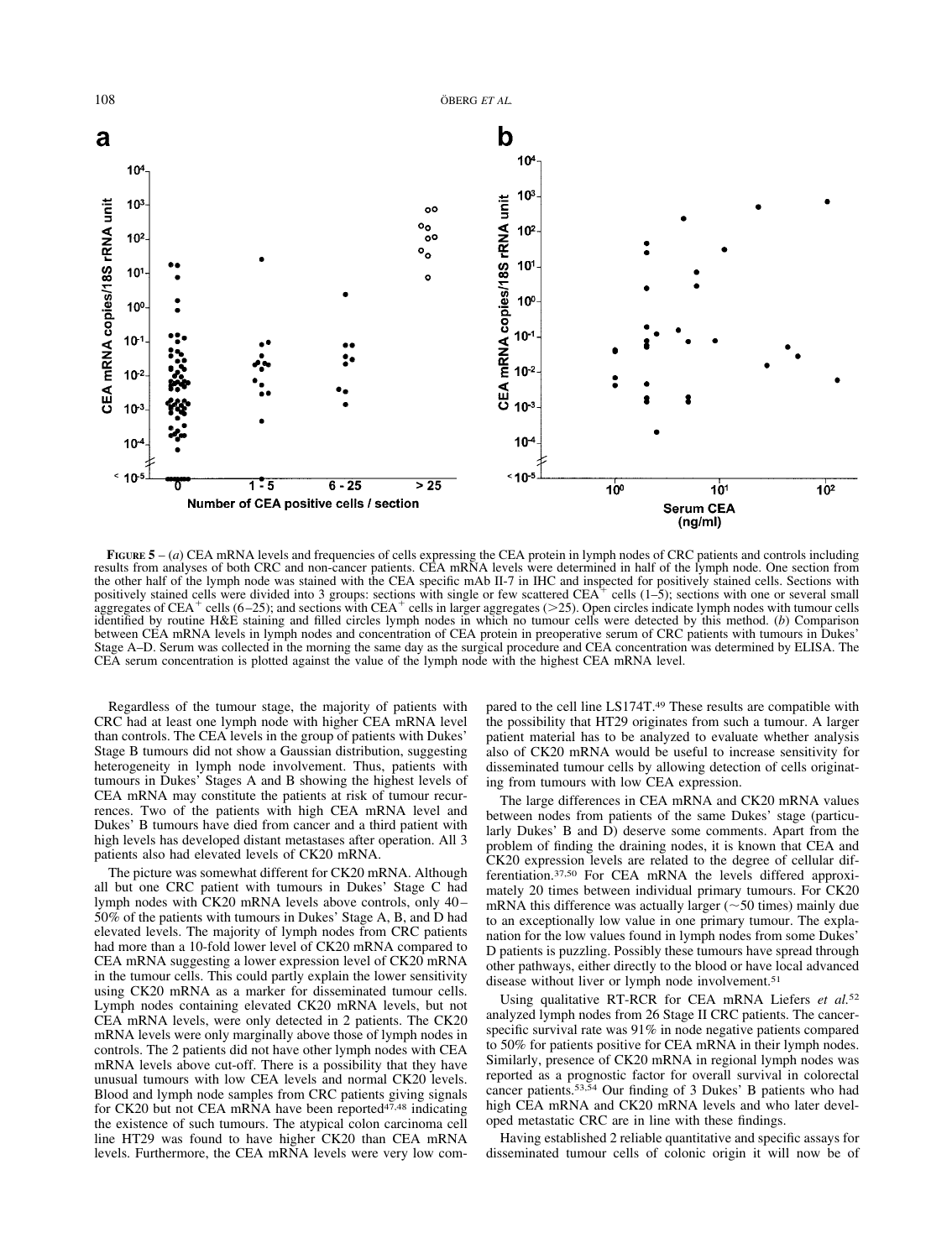utmost importance to determine the clinically most relevant cut-off levels. It is likely that a certain minimum level of tumour cell dissemination to the lymph node is needed before a poor prognosis due to spread of disease prevails. A large prospective study with long follow-up time is needed to settle this question.

ACKNOWLEDGEMENTS

We want to express our sincere gratitude to E.-M. Hägglöf and M. Sjöstedt for their skillful technical assistance and L. Näslund for skilled assistance when constructing the CK20 mRNA assay.

#### REFERENCES

- 1. Lindmark G, Gerdin B, Påhlman L, Bergström R, Glimelius B. Prognostic predictors in colorectal cancer. Dis Colon Rectum 1994;  $37.1219 - 27.$
- 2. Fleming ID, Cooper JS, Henson DE, Hutter RVP, Kennedy BJ, Murphy GP, O'Sullivan B, Sobin LH, Yarbro JW, eds. American Joint Committee on Cancer. Cancer staging manual. 5th ed. Philadelphia: Lippincott-Raven, 1997.
- 3. Dukes CE, Bussey HJ. The spread of rectal cancer and its effect on prognosis. Br J Surg 1958;12:309 –20.
- 4. Moertel CG, Fleming TR, MacDonald JS, Haller DG, Laurie JA, Tangen CM, Ungerleider JS, Emerson WA, Tormey DC, Glick JH, Veeder MH, Mailliard JA. Fluorouracil plus levamisole as effective adjuvant therapy after resection of stage III colon carcinoma: a final report. Ann Intern Med 1995;122:321-6.
- 5. Hermanek P. Disseminated tumor cells versus micrometastasis: definitions and problems. Anticancer Res 1999;19:2771-4.
- 6. Tsavellas G, Patel H, Allen-Mersh TG. Detection and clinical significance of occult tumour cells in colorectal cancer. Br J Surg 2001;88: 1307–20.
- 7. Figueredo A, Rumble RB, Maroun J, Earle CC, Cummings B, McLeod R, Zuraw L, Zwaal C. Follow-up of patients with curatively resected colorectal cancer: a practice guideline. BMC Cancer 2003; 3:26.
- 8. Nap M, van Wel T, Andres C, Bellanger L, Bodenmuller H, Bonfrer H, Brundell J, Einarsson R, Erlandsson A, Johansson A, Leca JF, Meier T, et al. Immunohistochemical profiles of 30 monoclonal antibodies against cytokeratins 8, 18 and 19. Second report of the TD5 workshop. Tumour Biol 2001;22:4 –10.
- 9. Tot T. Cytokeratins 20 and 7 as biomarkers: usefulness in discriminating primary from metastatic adenocarcinoma. Eur J Cancer 2002; 38:758 – 63.
- 10. Hammarström S. The carcinoembryonic antigen (CEA) family: structures, suggested functions and expression in normal and malignant tissues. Semin Cancer Biol 1999;9:67– 81.
- 11. Graham RA, Wang S, Catalano PJ, Haller DG. Postsurgical surveillance of colon cancer: preliminary cost analysis of physician examination, carcinoembryonic antigen testing, chest x-ray, and colonoscopy. Ann Surg 1998;228:59-63.
- 12. Castells A, Bessa X, Daniels M, Ascaso C, Lacy AM, Garcia-Valdecasas JC, Gargallo L, Novell F, Astudillo E, Filella X, Pique JM. Value of postoperative surveillance after radical surgery for colorectal cancer: results of a cohort study. Dis Colon Rectum 1998;41:714 –23.
- 13. Compton C, Fenoglio-Preiser CM, Pettigrew N, Fielding LP. American Joint Committee on Cancer Prognostic Factors Consensus Conference: Colorectal Working Group. Cancer 2000;88:1739 –57.
- 14. Compton CC, Fielding LP, Burgart LJ, Conley B, Cooper HS, Hamilton SR, Hammond ME, Henson DE, Hutter RV, Nagle RB, Nielsen ML, Sargent DJ, et al. Prognostic factors in colorectal cancer. College of American Pathologists Consensus Statement 1999. Arch Pathol Lab Med 2000;124:979 –94.
- 15. Beatty JD, Duda RB, Williams LE, Sheibani K, Paxton RJ, Beatty BG, Philben VJ, Werner JL, Shively JE, Vlahos WG, Kokal WA, Rihimaki DU, et al. Preoperative imaging of colorectal carcinoma with <sup>111</sup>In-labeled anti-carcinoembryonic antigen monoclonal antibody. Cancer Res 1986;46:6494 –502.
- 16. Mayer A, Tsiompanou E, O'Malley D, Boxer GM, Bhatia J, Flynn AA, Chester KA, Davidson BR, Lewis AA, Winslet MC, Dhillon AP, Hilson AJ, et al. Radioimmunoguided surgery in colorectal cancer using a genetically engineered anti-CEA single-chain Fv antibody. Clin Cancer Res 2000;6:1711–9.
- 17. Wong JYC, Chu DZ, Yamauchi DM, Williams LE, Liu A, Wilczynski S, Wu AM, Shively JE, Doroshow JH, Raubitschek AA. A phase I<br>radioimmunotherapy trial evaluating <sup>90</sup>yttrium-labeled anti-carcinoembryonic antigen (CEA) chimeric T84.66 in patients with metastatic CEA-producing malignancies. Clin Cancer Res 2000;6:3855– 63.
- 18. Ychou M, Pelegrin A, Faurous P, Robert B, Saccavini JC, Guerreau D, Rossi JF, Fabbro M, Buchegger F, Mach JP, Artus JC. Phase-I/II radio-immunotherapy study with Iodine-131-labeled anti-CEA monoclonal antibody  $F6 \dot{F} (ab')\dot{2}$  in patients with non-resectable liver metastases from colorectal cancer. Int J Cancer 1998;75:615–9.
- 19. Behr TM, Liersch T, Greiner-Bechert L, Griesinger F, Behe M, Markus PM, Gratz S, Angerstein C, Brittinger G, Becker H, Golden-

berg DM, Becker W. Radioimmunotherapy of small-volume disease of metastatic colorectal cancer. Cancer 2002;94:1373– 81.

- 20. Moll R, Zimbelmann R, Goldschmidt MD, Keith M, Laufer J, Kasper M, Koch PJ, Franke WW. The human gene encoding cytokeratin 20 and its expression during fetal development and in gastrointestinal carcinomas. Differentiation 1993;53:75–93.
- 21. Nap M, Hammarström M-L, Bormer O, Hammarström S, Wagener C, Handt S, Schreyer M, Mach JP, Buchegger F, von Kleist S, Grunert F, Seguin P, et al. Specificity and affinity of monoclonal antibodies against carcinoembryonic antigen. Cancer Res 1992;52:2329 –39.
- 22. Mincheva-Nilsson L, Hammarström S, Hammarström M-L. Activated human  $\gamma\delta$  T lymphocytes express functional lactoferrin receptors. Scand J Immunol 1997;46:609-18.
- 23. Lundqvist C, Baranov V, Teglund S, Hammarström S, Hammarström M-L. Cytokine profile and ultrastructure of intraepithelial  $\gamma \delta$  T cells in chronically inflamed human gingiva suggest a cytotoxic effector function. J Immunol 1994;153:2302–12.
- 24. Fahlgren A, Hammarström S, Danielsson Å, Hammarström M-L. Increased expression of antimicrobial peptides and lysozyme in colonic epithelial cells of patients with ulcerative colitis. Clin Exp Immunol 2003;131:90 –101.
- 25. Beauchemin N, Draber P, Dveksler G, Gold P, Gray-Owen S, Grunert F, Hammarström S, Holmes KV, Karlsson A, Kuroki M, Lin SH, Lucka L, et al. Redefined nomenclature for members of the carcinoembryonic antigen family. Exp Cell Res 1999;252:243–9.
- 26. European Group on Tumour Markers. Tumour markers in gastrointestinal cancers-EGTM recommendations. Anticancer Res 1999;19: 2811–5.
- 27. Haboubi NY, Clark P, Kaftan SM, Schofield PF. The importance of combining xylene clearance and immunohistochemistry in the accurate staging of colorectal carcinoma. J R Soc Med 1992;85:386-8.
- 28. Hitchcock CL, Sampsel J, Young DC, Martin EW Jr, Arnold MW. Limitations with light microscopy in the detection of colorectal cancer cells. Dis Colon Rectum 1999;42:1046-52.
- 29. Ghossein RA, Bhattacharya S, Rosai J. Molecular detection of micrometastases and circulating tumor cells in solid tumors. Clin Cancer Res 1999;5:1950 – 60.
- 30. Kanoh T, Monden T, Tamaki Y, Ohnishi T, Ikeda K, Izawa H, Sekimoto M, Tomita N, Monden M. Extraction and analysis of carcinoembryonic antigen in lymph nodes: a new approach to the diagnosis of lymph node metastasis of colorectal cancer. Dis Colon Rectum 2002;45:757– 63.
- 31. Noura S, Yamamoto H, Miyake Y, Kim B, Takayama O, Seshimo I, Ikenaga M, Ikeda M, Sekimoto M, Matsuura N, Monden M. Immunohistochemical assessment of localization and frequency of micrometastases in lymph nodes of colorectal cancer. Clin Cancer Res  $2002:8:759-67$
- 32. Sasaki M, Watanabe H, Jass JR, Ajioka Y, Kobayashi M, Matsuda K, Hatakeyama K. Occult lymph node metastases detected by cytokeratin immunohistochemistry predict recurrence in "node-negative" colorectal cancer. J Gastroenterol 1997;32:758 – 64.
- 33. Hammarström S, Olsen A, Teglund S, Baranov V. The nature and expression of the human CEA family. In: Stanners C, ed. Cell adhesion and communication mediated by the CEA Family: basic and clinical perspectives. Lausanne: The Gordon and Breach Publishing Group, 1998. 1–30.
- 34. Kammerer R, Hahn S, Singer BB, Luo JS, von Kleist S. Biliary glycoprotein (CD66a), a cell adhesion molecule of the immunoglobulin superfamily, on human lymphocytes: structure, expression and involvement in T cell activation. Eur J Immunol 1998;28:3664 –74.
- 35. Bessa X, Elizalde JI, Boix L, Pinol V, Lacy AM, Saló J, Piqué JM, Castells A. Lack of prognostic influence of circulating tumor cells in peripheral blood of patients with colorectal cancer. Gastroenterology 2001;120:1084 –92.
- 36. Jung R, Petersen K, Krüger W, Wolf M, Wagener C, Zander A, Neumaier M. Detection of micrometastasis by cytokeratin 20 RT-PCR is limited due to stable background transcription in granulocytes. Br J Cancer 1999;81:870-3.
- 37. Frängsmyr L, Baranov V, Hammarström S. Four carcinoembryonic antigen subfamily members, CEA, NCA, BGP and CGM2, selectively expressed in the normal human colonic epithelium, are integral components of the fuzzy coat. Tumour Biol 1999;20:277–92.
- 38. Nagashima R, Maeda K, Imai Y, Takahashi T. Lamina propria mac-